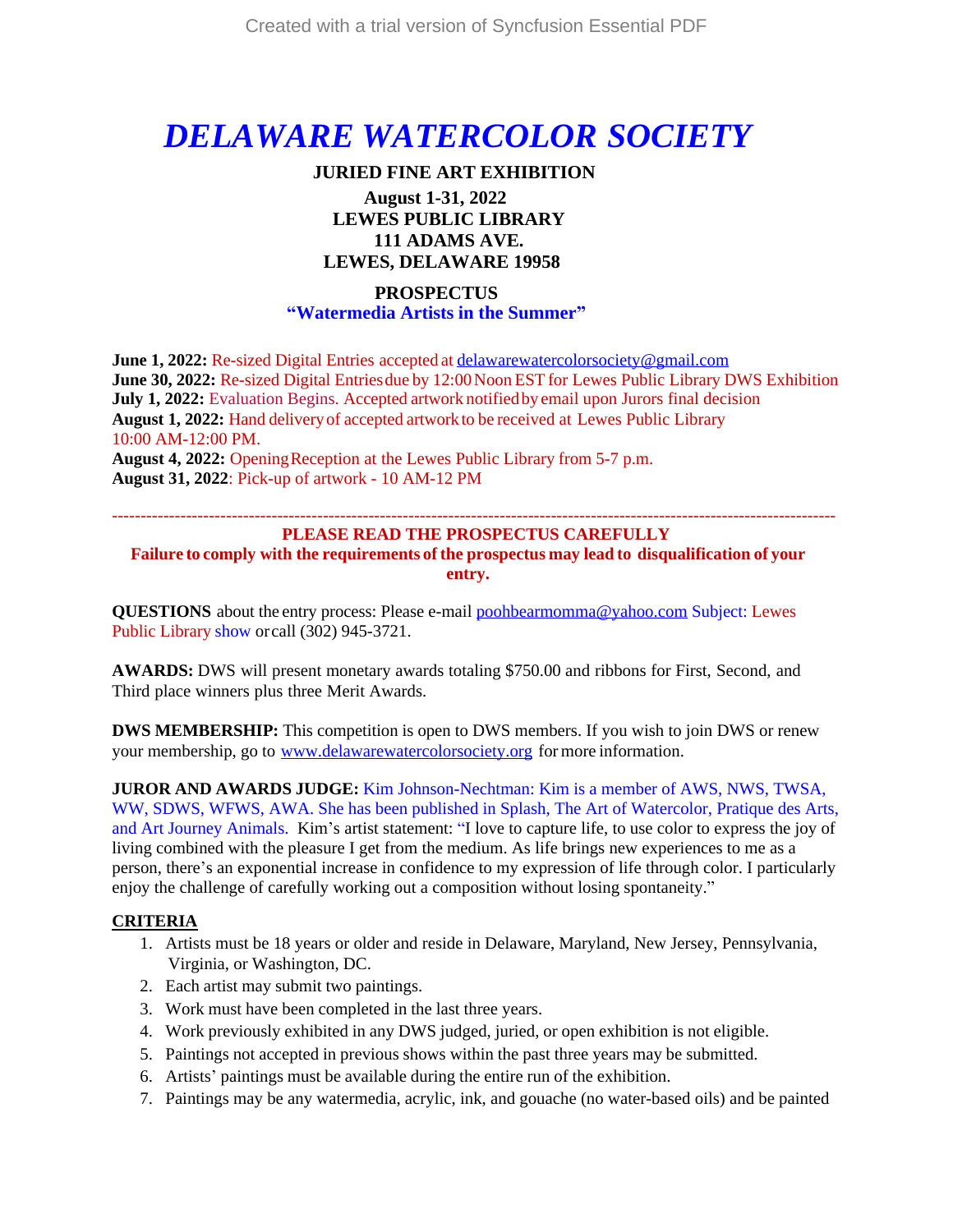on paper, Yupo, Aquaboard, silk, or canvas.

- 8. Watermedia must be dominant. Collage elements, if used, must be created by the artist and comprise no more than 20% of the painting.
- 9. No nudes, political or religious content will be considered.
- 10. Photo reference(s) must have been taken by you. Using purchased images, permission-granted photos by others, stock photos, or copyrighted images are not allowed.
- 11. Entries must be original, painted only by you, and not produced in a class or workshop.

### **ARTWORK SIZE:**

Maximum FRAMED size: No larger than 40 inches in either direction. Minimum IMAGE size: 7 inches in either direction. Maximum Weight: 30 pounds

#### **DIGITAL ENTRY REQUIREMENTS**

- 1. Title of painting
- 2. Size of image area in inches (width x height) and size of framed piece in inches (i.e., width x height)
- 3. Selling price
- 4. Year completed
- 5. Medium(s) used Watermedia (except water-based oils), ink, acrylic, gouache. Painting surface: paper, Aquaboard, Yupo, silk, or canvas.
- 6. Information 1-5 above with a resized digital jpg of your entry **attached** to an email. Subject: DWS Lewes Public Library Exhibition in care of [delawarewatercolorsociety@gmail.com.](mailto:delawarewatercolorsociety@gmail.com)
	- Photographed image is only of artwork. **Mats, frames, or glass cannot be visible in the photograph.**
	- File name is your initials, number of entry  $(1, 2, 0r)$ , and title of the work. For example: ACC1-FlowerPot.jpg; ACC2-SteamBoat.jpg; ACC3- Zoomies.jpg
	- Save image at 300 dpi resolution and 1920 pixels on longest dimension.
	- **No artist name should be visible on the actual digital image of each painting.** For example, a small strip of masking tape may be used to cover the artist's signature.
	- **DO NOT INSERT IMAGE INTO BODY OF EMAIL.** Make sure all above resized digital entryinformation is included in the email.
	- For information about resizing digital images of your artwork, please see [www.delawarewatercolorsociety.org.](http://www.delawarewatercolorsociety.org/)

**FRAMING AND MATTING -** Submitted works must be framed in accordance with professional standards. Paintings larger than 30 inches in either direction **MUST** be covered with Plexiglas. *Poorly matted or framed paintings are subject to disqualification.*

- All entries *must be framed and wired on back* with appropriate hooks, eyes, and wires only. No clip frames or cardboard backing are permitted. Wooden frames must have a standard dust cover backing supported by Foamcore or a similar structure. The dust cover must be intact and securely adhered to the frame.
- Mat colors are limited to white, cream, or light gray. Double matting is permitted, and the inner mat may be colored. Mats must be cut properly and free from stains and marks.
- Front facing width of frame should be 2 inches or less.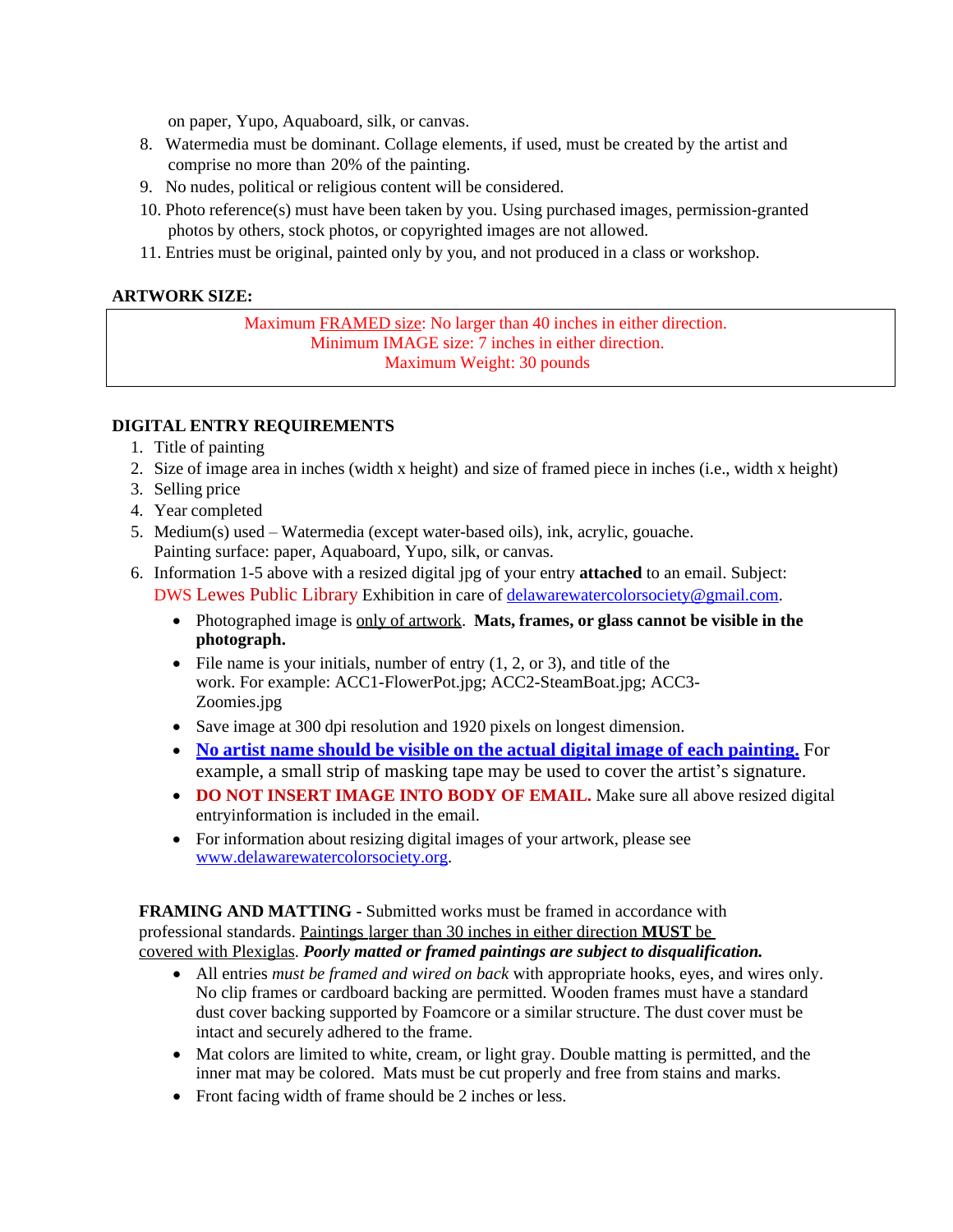Gallery wrapped paintings: **painting must extend around allsides of the canvas; must be at least 1½inches deep**. For additional information about Gallery Wrap Criteria, please go to the DWS website: [www.delawarewatercolorsociety.org.](http://www.delawarewatercolorsociety.org/)

**FEES, SALES, AND LIABILITY** - Entries not meeting any of the above conditions will be rejected. DWS further reserves the right to determine the suitability of artwork for this exhibition. An entry for this exhibition means:

- Entry fees are: DWS Members \$30 for up to two paintings.
- Mail your check and completed entry form to the address listed on the form below. These must be received by June 30, 2022 at 12:00 noon.
- **All artwork must be for sale.**
- A price cannot be changed once the entry has been accepted. All prices are firm and nonnegotiable during the Exhibition.
- The Lewes Public Library requests a 10% percent commission on sales. Your phone number will be posted on the tags adjacent to your artwork. You will be contacted by the buyer directly by phone. Donation to the library is on the honor system following the purchase of your artwork.
- DWS and its representatives will take care with all works but are not responsible for damage or loss,whatever the cause. Artists may wish to carry their own insurance.
- DWS has permission to reproduce accepted works in the exhibition catalogue, on its website, and in media promotion.
- No replacements for paintings sold during the exhibition. If possible, buyers are asked to let paintings remain until the end of the exhibition.

2/25/2222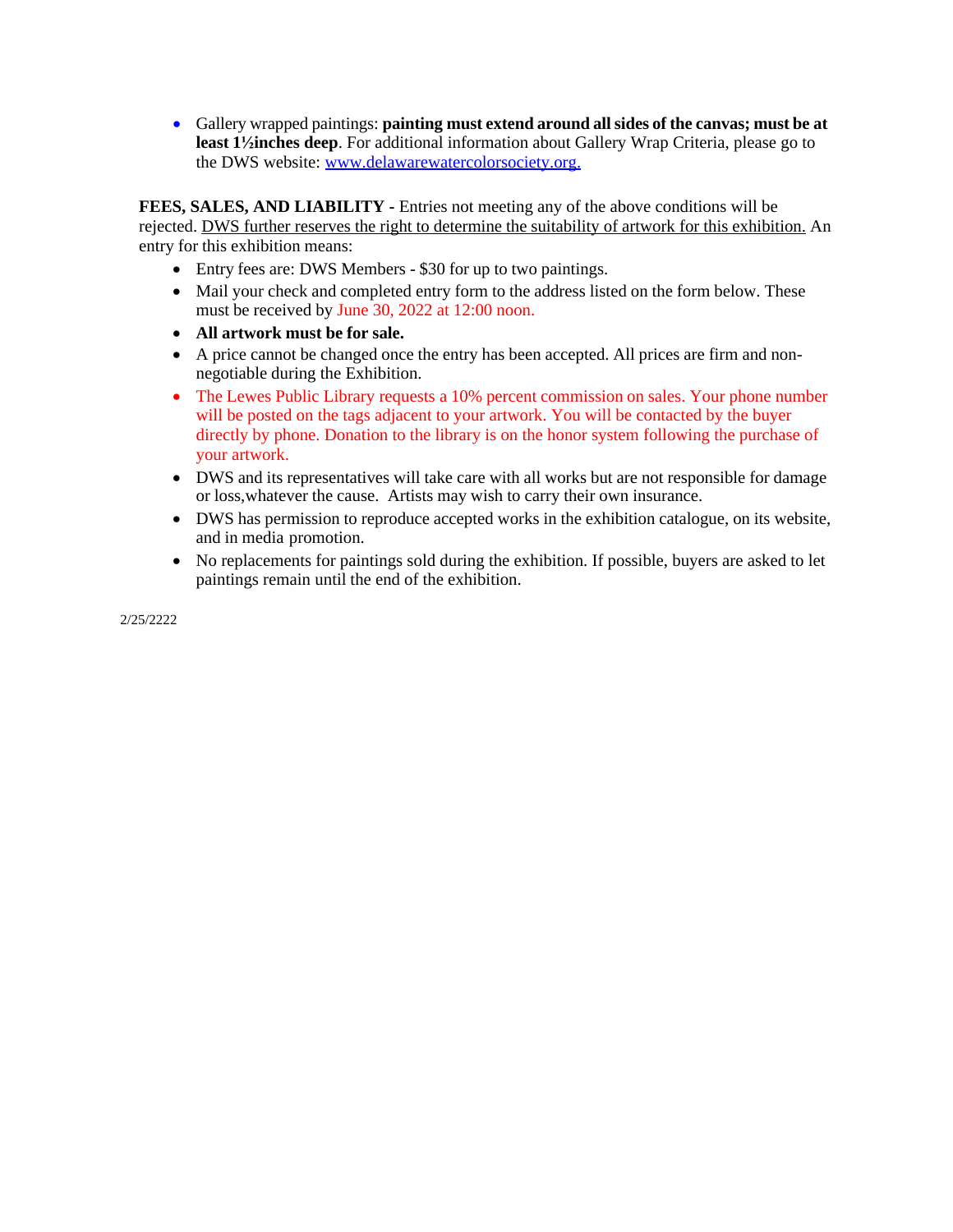## *DELAWARE WATERCOLOR SOCIETY*

### **JURIED FINE ART EXHIBITION AUGUST 1-31, 2022 LEWES PUBLIC LIBRARY 111 ADAMS AVE. LEWES, DELAWARE 19958**

## **ENTRY FORM**

**Mail your entry form and fee to: Lewes Public Library Exhibition C/O Pat Hoey, DWS Treasurer 607 Saint Andrews Court Dagsboro, DE 19939**

Contact information (302) 537-4160 or email  $\underline{hoevp@msn.com}$ . Please make sure that the information on the Entry Form matches the Resized Digital Image information submitted via email. It must be received by **12 Noon on June 30, 2022.**

| Name: |                                                                                                                                                                                                                                | Initials Used for Paintings:                                                      |  |
|-------|--------------------------------------------------------------------------------------------------------------------------------------------------------------------------------------------------------------------------------|-----------------------------------------------------------------------------------|--|
|       |                                                                                                                                                                                                                                |                                                                                   |  |
|       |                                                                                                                                                                                                                                | If you are a signature member, please list organizations:                         |  |
|       |                                                                                                                                                                                                                                | Phone: Email: Email:                                                              |  |
|       |                                                                                                                                                                                                                                | $Price:$ \$                                                                       |  |
|       |                                                                                                                                                                                                                                | Medium(s): Image size: Framed size:                                               |  |
|       |                                                                                                                                                                                                                                |                                                                                   |  |
|       |                                                                                                                                                                                                                                | $Price:$ \$                                                                       |  |
|       |                                                                                                                                                                                                                                | Medium(s): ________________________Image size: _____________________Framed size : |  |
|       |                                                                                                                                                                                                                                |                                                                                   |  |
|       |                                                                                                                                                                                                                                |                                                                                   |  |
|       |                                                                                                                                                                                                                                | Medium(s): Image size: Framed size:                                               |  |
|       | Painting Surface: National Accounts of the Contract of the Contract of the Contract of the Contract of the Contract of the Contract of the Contract of the Contract of the Contract of the Contract of the Contract of the Con |                                                                                   |  |

### **PLEASE ENCLOSE YOUR ENTRY FEE. MAKE CHECKS PAYABLE TO: THE DELAWARE WATERCOLOR SOCIETY.**

### **\$30 FOR TWO ENTRIES**

### **Deadline:**

- Mail this completed form with enclosed check to Pat Hoey (address listed above) by 12 Noon, June 30, 2022.
- **Email your resized digital entries to [delawarewatercolorsociety@gmail.com](mailto:delawarewatercolorsociety@gmail.com) by 12 Noon, June 30, 2022**.